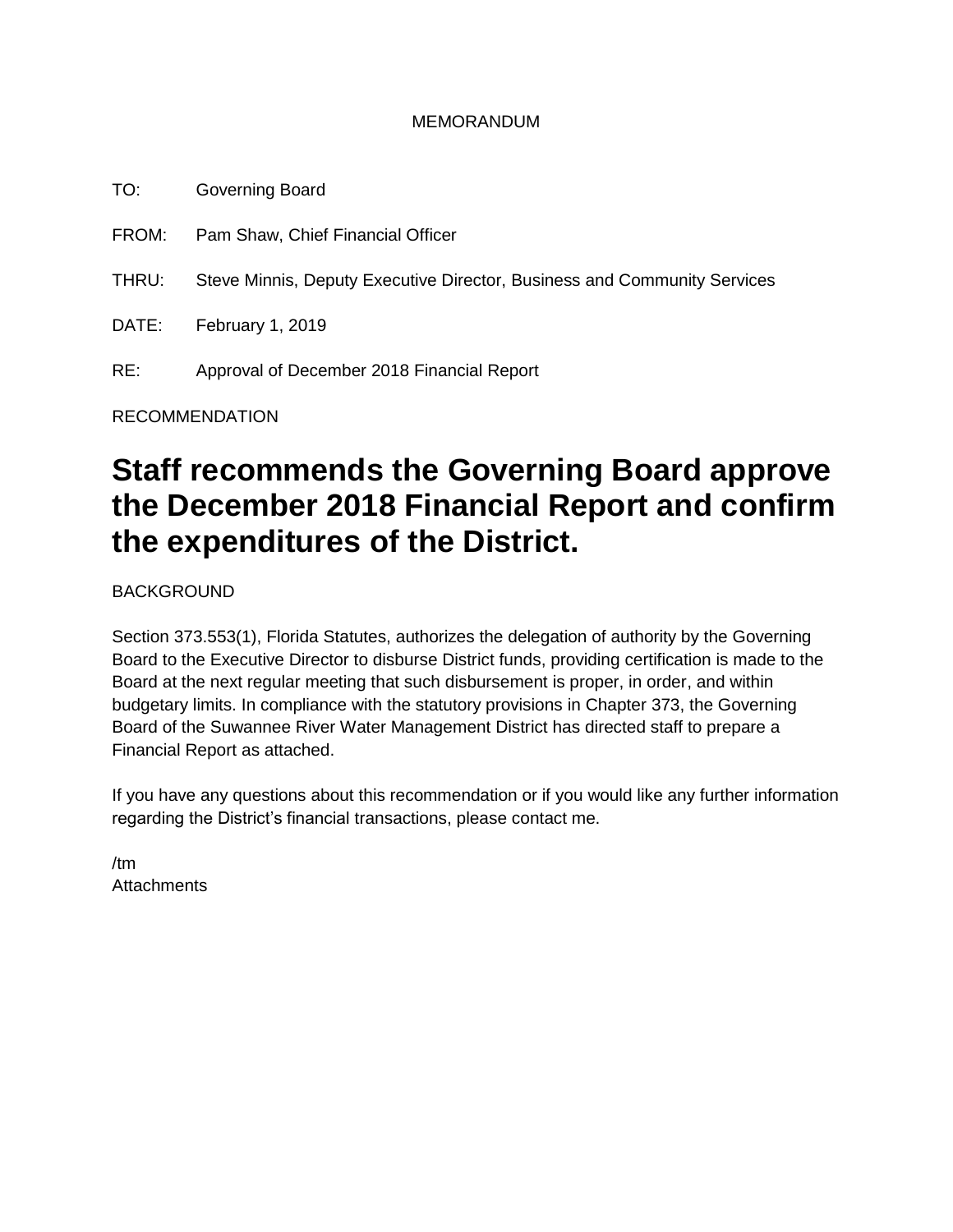| Suwannee River Water Management District |
|------------------------------------------|
| <b>Cash Report</b>                       |
| December 2018                            |

| <b>Financial Institution/Account</b>       | <b>Monthly</b><br><b>Interest</b> | <b>Interest</b><br>Rate % | <b>Closing</b><br><b>Balance</b> |
|--------------------------------------------|-----------------------------------|---------------------------|----------------------------------|
| <b>First Federal Permit Fee</b>            | \$0.00                            |                           | \$8,961.43                       |
| <b>First Federal Accounts Payable</b>      | \$0.00                            |                           | \$35,000.00                      |
| <b>First Federal Depository</b>            | \$313.11                          | $0.04\%$                  | \$863,128.96                     |
| Special Purpose Investment Account (SPIA)* | \$63,202.11                       | 1.85%                     | \$43,150,125.97                  |
| TOTAL                                      | \$63,515.22                       |                           | \$44,057,216.36                  |

\*SPIA is part of the Florida Treasury Investment Pool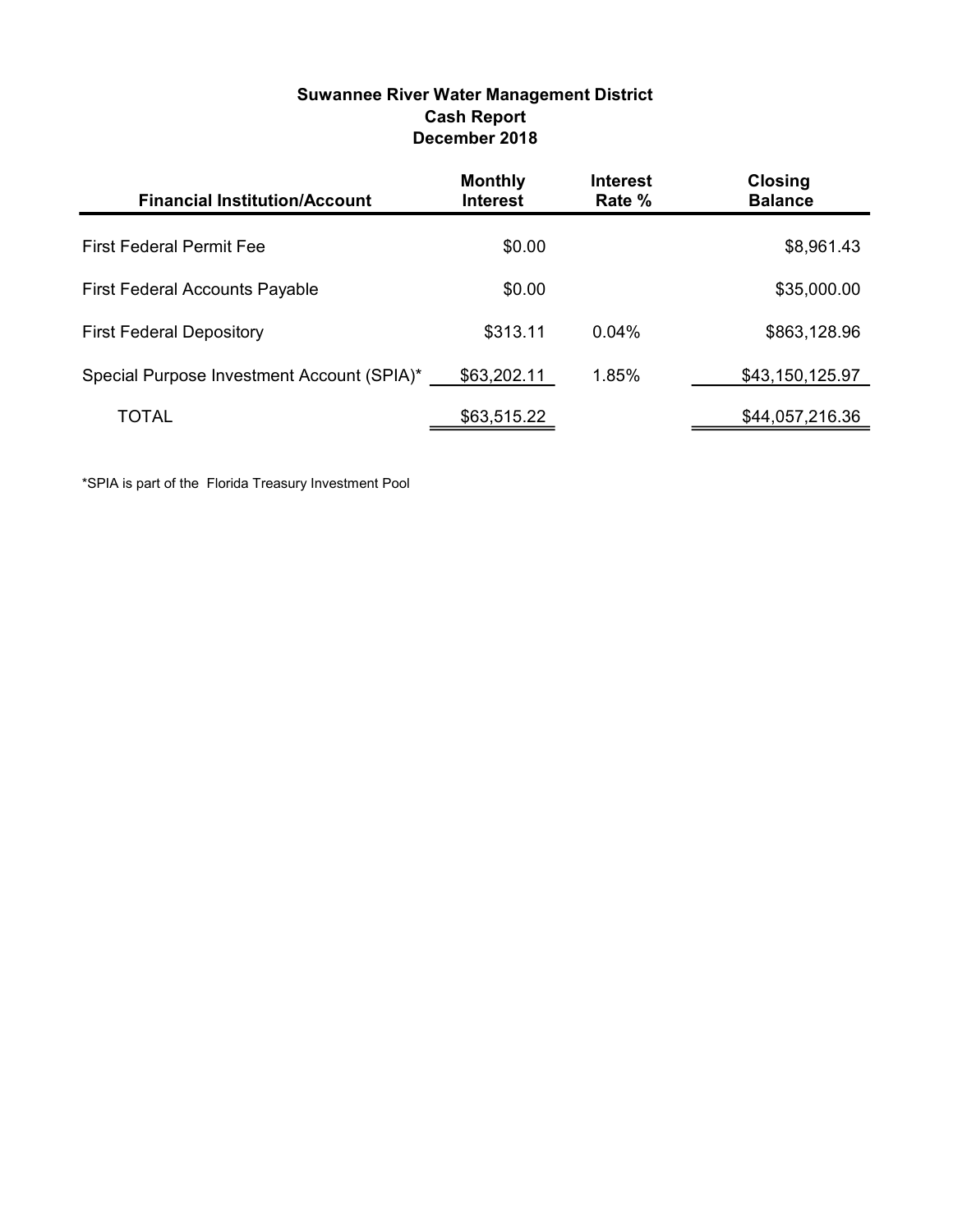#### **Suwannee River Water Management District Statement of Sources and Uses of Funds For the Month ending December 31, 2018 (Unaudited)**

|                            | <b>Current</b><br><b>Budget</b> |   | <b>Actuals</b><br><b>Through</b><br>12/31/2018 |     | Variance<br>(Under)/Over<br><b>Budget</b> | <b>Actuals As A</b><br>% of Budget |
|----------------------------|---------------------------------|---|------------------------------------------------|-----|-------------------------------------------|------------------------------------|
| <b>Sources</b>             |                                 |   |                                                |     |                                           |                                    |
| Ad Valorem Property Taxes  | \$<br>5,715,938 \$              |   | 3.944.500                                      | S   | (1,771,438)                               | 69.0%                              |
| Intergovernmental Revenues | \$<br>56,967,463 \$             |   | 3,768,007                                      | S.  | (53, 199, 456)                            | 6.6%                               |
| Interest on Invested Funds | \$<br>310,000 \$                |   | 179,795 \$                                     |     | (130, 205)                                | 58.0%                              |
| License and Permit Fees    | \$<br>150,000 \$                |   | 46,238 \$                                      |     | (103, 763)                                | 30.8%                              |
| Other                      | \$<br>1,000,000 \$              |   | 425,418 \$                                     |     | (574, 582)                                | 42.5%                              |
| Fund Balance <sup>1</sup>  | \$<br>6,816,967                 | S | 251,349                                        | \$. | (6, 565, 618)                             | 3.7%                               |
| <b>Total Sources</b>       | 70,960,368                      |   | 8,615,307                                      | S   | (62, 345, 061)                            | 12.1%                              |

|                                              | Current       |      |                     |      |                           |      | Available     |           |              |
|----------------------------------------------|---------------|------|---------------------|------|---------------------------|------|---------------|-----------|--------------|
|                                              | <b>Budget</b> |      | <b>Expenditures</b> |      | Encumbrances <sup>2</sup> |      | <b>Budget</b> | %Expended | %Obligated ° |
| <b>Uses</b>                                  |               |      |                     |      |                           |      |               |           |              |
| Water Resources Planning and Monitoring      | 10.279.861    |      | 637.991             | \$.  | 3.545.878                 |      | 6.095.992     | 6%        | 41%          |
| Acquisition, Restoration and Public Works    | 52.489.529    | - \$ | 1,210,985           |      | 27,108,288                | S    | 24,170,256    | 2%        | 54%          |
| Operation and Maintenance of Lands and Works | 4.947.220 \$  |      | 562.600             | \$.  | 1,713,912                 | - \$ | 2.670.708     | 11%       | 46%          |
| Regulation                                   | .472.442 \$   |      | 292,555             | -S   | 29.061                    | \$.  | 1,150,827     | 20%       | 22%          |
| Outreach                                     | 233.763 \$    |      | 62.606              |      | 4,500                     | - \$ | 166.657       | 27%       | 29%          |
| Management and Administration                | .537,553      |      | 399,471             | - \$ | 50,450                    |      | 1,087,632     | 26%       | 29%          |
| <b>Total Uses</b>                            | 70,960,368    |      | 3,166,207           |      | 32,452,089                |      | 35,342,072    | 4%        | 50%          |

<sup>1</sup> Actual Fund Balance used is recorded at the end of the fiscal year. This amount represents Fund Balance used for the Monitor Well Improvement Program and the AG and RIVER Cost-Share Programs

 $2$  Encumbrances represent unexpended balances of open purchase orders and contracts.

 $3$  Represents the sum of expenditures and encumbrances as a percentage of the available budget.

This financial statement is prepared as of December 31, 2018 and covers the interim period since the most recent audited financial statements.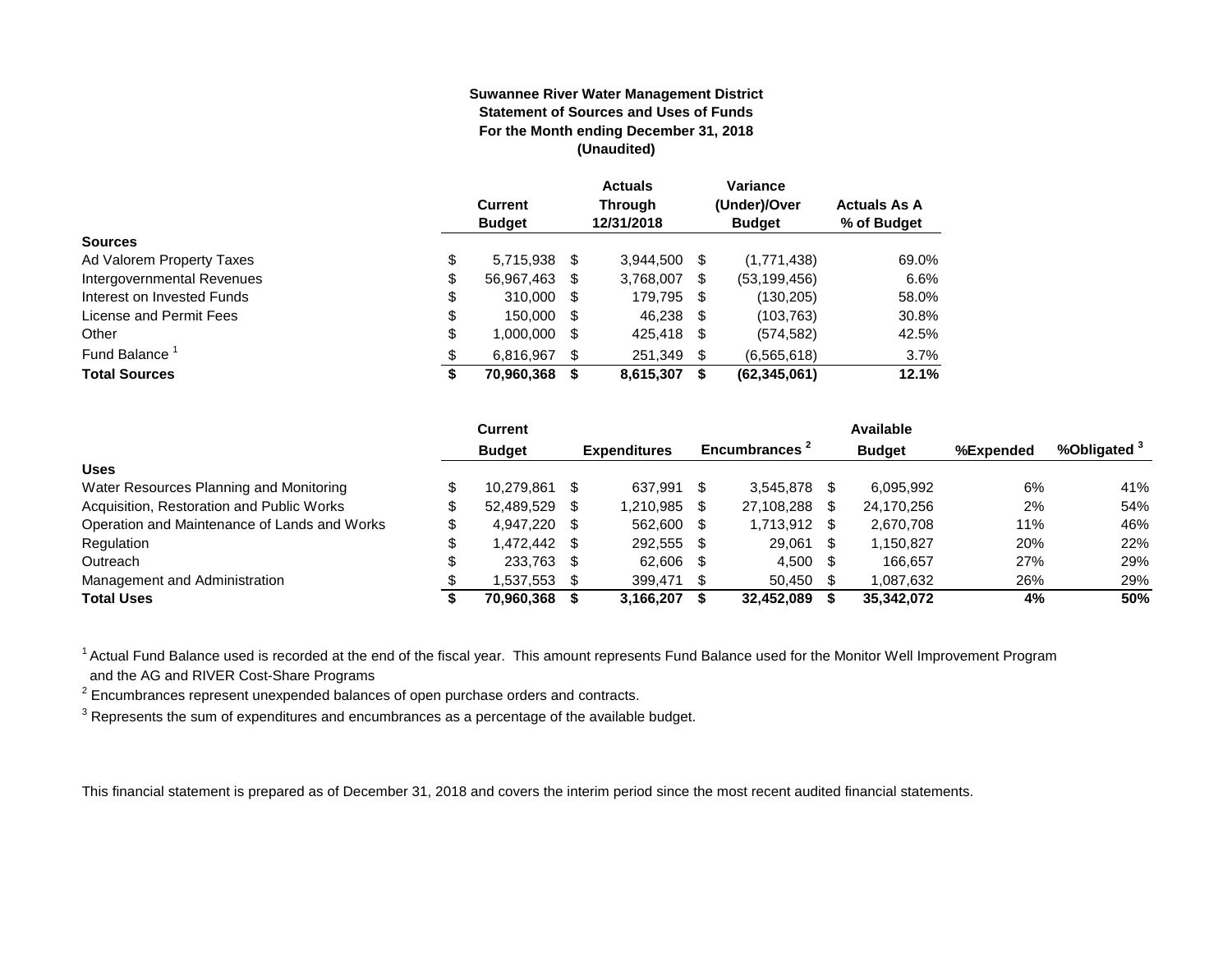**FOR 12/31/2018**

|                                                         | $Y-T-D$<br><b>ACTUAL</b> | <b>ENCUMBRANCE</b> | <b>ANNUAL</b><br><b>BUDGET</b> |
|---------------------------------------------------------|--------------------------|--------------------|--------------------------------|
| <b>FUND Report Recap -</b>                              |                          |                    |                                |
| <b>REVENUES</b>                                         |                          |                    |                                |
| <b>DISTRICT REVENUES</b>                                | 4,595,951                | 0                  | 7,175,938                      |
| <b>LOCAL REVENUES</b>                                   | 91,600                   | 0                  | 91,600                         |
| <b>STATE REVENUES</b>                                   | 3,630,646                | 0                  | 51,942,863                     |
| <b>FEDERAL REVENUES</b><br>FUND BALANCE UTILIZATION     | 45,761<br>251,349        | 0<br>0             | 4,933,000<br>6,816,967         |
| <b>TOTAL REVENUES</b>                                   | 8,615,307                | $\mathbf 0$        | 70,960,368                     |
| <b>EXPENDITURES</b>                                     |                          |                    |                                |
| SALARIES AND BENEFITS                                   | 1,466,346                | 0                  | 6,292,000                      |
| CONTRACTUAL SERVICES                                    | 1,181,676                | 10,458,307         | 29,621,819                     |
| OPERATING EXPENDITURES                                  | 227,797                  | 191,166            | 1,520,899                      |
| OPERATING CAPITAL OUTLAY                                | 26,173                   | 128,084            | 368,044                        |
| FIXED CAPITAL OUTLAY                                    | 6,523                    | 8,000              | 1,050,000                      |
| <b>INTERAGENCY EXPENDITURES</b>                         | 257,692                  | 21,666,532         | 32,107,606                     |
| <b>TOTAL EXPENDITURES</b>                               | 3,166,207                | 32,452,089         | 70,960,368                     |
| <b>EXCESS REVENUES OVER (UNDER) EXPENDITURES</b>        | 5,449,100                | (32, 452, 089)     | 0                              |
|                                                         |                          |                    |                                |
| <b>FUND 01 - GENERAL FUND</b>                           |                          |                    |                                |
| <b>REVENUES</b>                                         |                          |                    |                                |
| <b>DISTRICT REVENUES</b>                                | 4,129,100                | 0                  | 5,207,719                      |
| <b>LOCAL REVENUES</b>                                   | 0                        | 0                  | 0                              |
| <b>STATE REVENUES</b>                                   | 1,369,993                | 0<br>0             | 2,740,000                      |
| <b>FEDERAL REVENUES</b><br>FUND BALANCE UTILIZATION     | 0<br>0                   | 0                  | 0<br>152,000                   |
| <b>TOTAL REVENUES</b>                                   | 5,499,093                | $\mathbf{0}$       | 8,099,719                      |
| <b>EXPENDITURES</b>                                     |                          |                    |                                |
| SALARIES AND BENEFITS                                   | 1,136,604                | 0                  | 4,966,397                      |
| CONTRACTUAL SERVICES                                    | 55,324                   | 780,272            | 1,055,909                      |
| OPERATING EXPENDITURES                                  | 84,929                   | 74,818             | 954,333                        |
| OPERATING CAPITAL OUTLAY                                | 22,373                   | 4,165              | 172,580                        |
| FIXED CAPITAL OUTLAY                                    | 0                        | 0                  | 0                              |
| <b>INTERAGENCY EXPENDITURES</b>                         | 121,940                  | 914,059            | 950,500                        |
| <b>TOTAL EXPENDITURES</b>                               | 1,421,170                | 1,773,314          | 8,099,719                      |
| <b>EXCESS REVENUES OVER (UNDER) EXPENDITURES</b>        | 4,077,923                | (1,773,314)        | 0                              |
|                                                         |                          |                    |                                |
| <b>FUND 05 - MIDDLE SUWANNEE</b><br><b>REVENUES</b>     |                          |                    |                                |
| <b>DISTRICT REVENUES</b>                                | 0                        | 0                  | 0                              |
| <b>LOCAL REVENUES</b>                                   | 0                        | 0                  | 0                              |
| <b>STATE REVENUES</b>                                   | 24,242                   | 0                  | 250,000                        |
| <b>FEDERAL REVENUES</b>                                 | 0                        | 0                  | 0                              |
| FUND BALANCE UTILIZATION                                | 0                        | 0                  | 0                              |
| <b>TOTAL REVENUES</b>                                   | 24,242                   | 0                  | 250,000                        |
| <b>EXPENDITURES</b>                                     |                          |                    |                                |
| SALARIES AND BENEFITS                                   | 0                        | 0                  | 0                              |
| CONTRACTUAL SERVICES                                    | 24,242                   | 72,823             | 250,000                        |
| OPERATING EXPENDITURES                                  | 0                        | 0                  | 0                              |
| OPERATING CAPITAL OUTLAY                                | 0                        | 0<br>0             | 0                              |
| FIXED CAPITAL OUTLAY<br><b>INTERAGENCY EXPENDITURES</b> | 0<br>0                   | $\Omega$           | 0<br>0                         |
| <b>TOTAL EXPENDITURES</b>                               | 24,242                   | 72,823             | 250,000                        |
| <b>EXCESS REVENUES OVER (UNDER) EXPENDITURES</b>        | 0                        | (72, 823)          | $\mathbf 0$                    |
|                                                         |                          |                    |                                |

 $=$  $\equiv$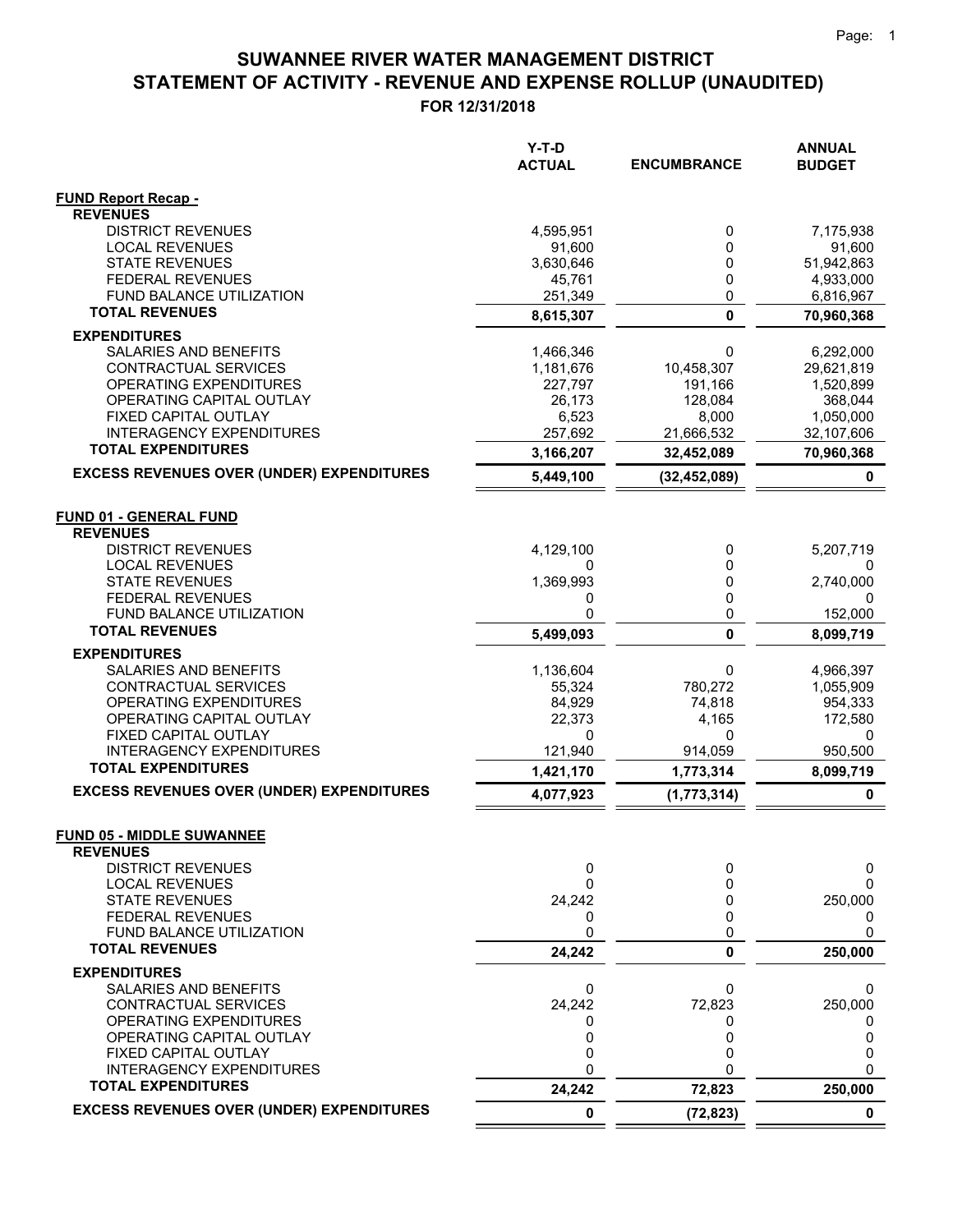|                                                                                                | Y-T-D<br><b>ACTUAL</b> | <b>ENCUMBRANCE</b> | <b>ANNUAL</b><br><b>BUDGET</b> |
|------------------------------------------------------------------------------------------------|------------------------|--------------------|--------------------------------|
| <b>FUND 06 - SPRINGS GRANTS</b><br><b>REVENUES</b>                                             |                        |                    |                                |
| <b>DISTRICT REVENUES</b>                                                                       | 0                      | 0                  | 152,000                        |
| <b>LOCAL REVENUES</b>                                                                          | 0                      | 0                  | 0                              |
| <b>STATE REVENUES</b>                                                                          | 0                      | 0                  | 43,302,400                     |
| <b>FEDERAL REVENUES</b>                                                                        | 0                      | 0                  | 0                              |
| FUND BALANCE UTILIZATION<br><b>TOTAL REVENUES</b>                                              | 0<br>$\mathbf 0$       | 0                  | 0                              |
|                                                                                                |                        | $\mathbf 0$        | 43,454,400                     |
| <b>EXPENDITURES</b><br>SALARIES AND BENEFITS                                                   | 0                      | 0                  | 0                              |
| CONTRACTUAL SERVICES                                                                           | 535,847                | 4,186,179          | 16,182,300                     |
| OPERATING EXPENDITURES                                                                         | 780                    | 0                  | 0                              |
| OPERATING CAPITAL OUTLAY                                                                       | 0                      | 0                  | 0                              |
| FIXED CAPITAL OUTLAY                                                                           | 0                      |                    | 0                              |
| <b>INTERAGENCY EXPENDITURES</b>                                                                | 40,161                 | 18,313,660         | 27,272,100                     |
| <b>TOTAL EXPENDITURES</b>                                                                      | 576,788 $*$            | 22,499,839         | 43,454,400                     |
| <b>EXCESS REVENUES OVER (UNDER) EXPENDITURES</b><br>*Expenditures to be covered by FDEP Grants | (576, 788)             | (22, 499, 839)     | 0                              |
| <b>FUND 07 - LOCAL REVENUE</b>                                                                 |                        |                    |                                |
| <b>REVENUES</b>                                                                                |                        |                    |                                |
| <b>DISTRICT REVENUES</b>                                                                       | 0                      | 0                  | 0                              |
| <b>LOCAL REVENUES</b>                                                                          | 91,600                 | 0                  | 91,600                         |
| <b>STATE REVENUES</b><br><b>FEDERAL REVENUES</b>                                               | 0<br>0                 | 0<br>0             | 0<br>0                         |
| <b>FUND BALANCE UTILIZATION</b>                                                                | 0                      | 0                  | 0                              |
| <b>TOTAL REVENUES</b>                                                                          | 91,600                 | 0                  | 91,600                         |
| <b>EXPENDITURES</b>                                                                            |                        |                    |                                |
| SALARIES AND BENEFITS                                                                          | 0                      | 0                  | 0                              |
| CONTRACTUAL SERVICES                                                                           | 0                      | $\mathbf{0}$       | 0                              |
| OPERATING EXPENDITURES                                                                         | 0                      | 0                  | 0                              |
| OPERATING CAPITAL OUTLAY<br>FIXED CAPITAL OUTLAY                                               | 0<br>0                 | 0<br>0             | 0<br>$\Omega$                  |
| <b>INTERAGENCY EXPENDITURES</b>                                                                | 0                      | 91,600             | 91,600                         |
| <b>TOTAL EXPENDITURES</b>                                                                      | 0                      | 91,600             | 91,600                         |
| <b>EXCESS REVENUES OVER (UNDER) EXPENDITURES</b>                                               | 91,600                 | (91,600)           | 0                              |
| <b>FUND 08 - WMLTF - SPRINGS</b>                                                               |                        |                    |                                |
| <b>REVENUES</b>                                                                                |                        |                    |                                |
| <b>DISTRICT REVENUES</b><br><b>LOCAL REVENUES</b>                                              | 874<br>0               | 0<br>0             | 0<br>0                         |
| <b>STATE REVENUES</b>                                                                          | 2,260                  | 0                  | 150,000                        |
| <b>FEDERAL REVENUES</b>                                                                        | 0                      | 0                  | 0                              |
| FUND BALANCE UTILIZATION                                                                       | 0                      | 0                  | 0                              |
| <b>TOTAL REVENUES</b>                                                                          | 3,134                  | 0                  | 150,000                        |
| <b>EXPENDITURES</b>                                                                            |                        |                    |                                |
| SALARIES AND BENEFITS<br>CONTRACTUAL SERVICES                                                  | 2,627<br>0             | 0<br>0             | 0<br>0                         |
| OPERATING EXPENDITURES                                                                         | 0                      | 0                  | 0                              |
| OPERATING CAPITAL OUTLAY                                                                       | 0                      | 0                  | 0                              |
| FIXED CAPITAL OUTLAY                                                                           | 0                      | 0                  | 0                              |
| <b>INTERAGENCY EXPENDITURES</b>                                                                | 0                      | 194,676            | 150,000                        |
| <b>TOTAL EXPENDITURES</b>                                                                      | 2,627                  | 194,676            | 150,000                        |
| <b>EXCESS REVENUES OVER (UNDER) EXPENDITURES</b>                                               | 507                    | (194, 676)         | $\mathbf 0$                    |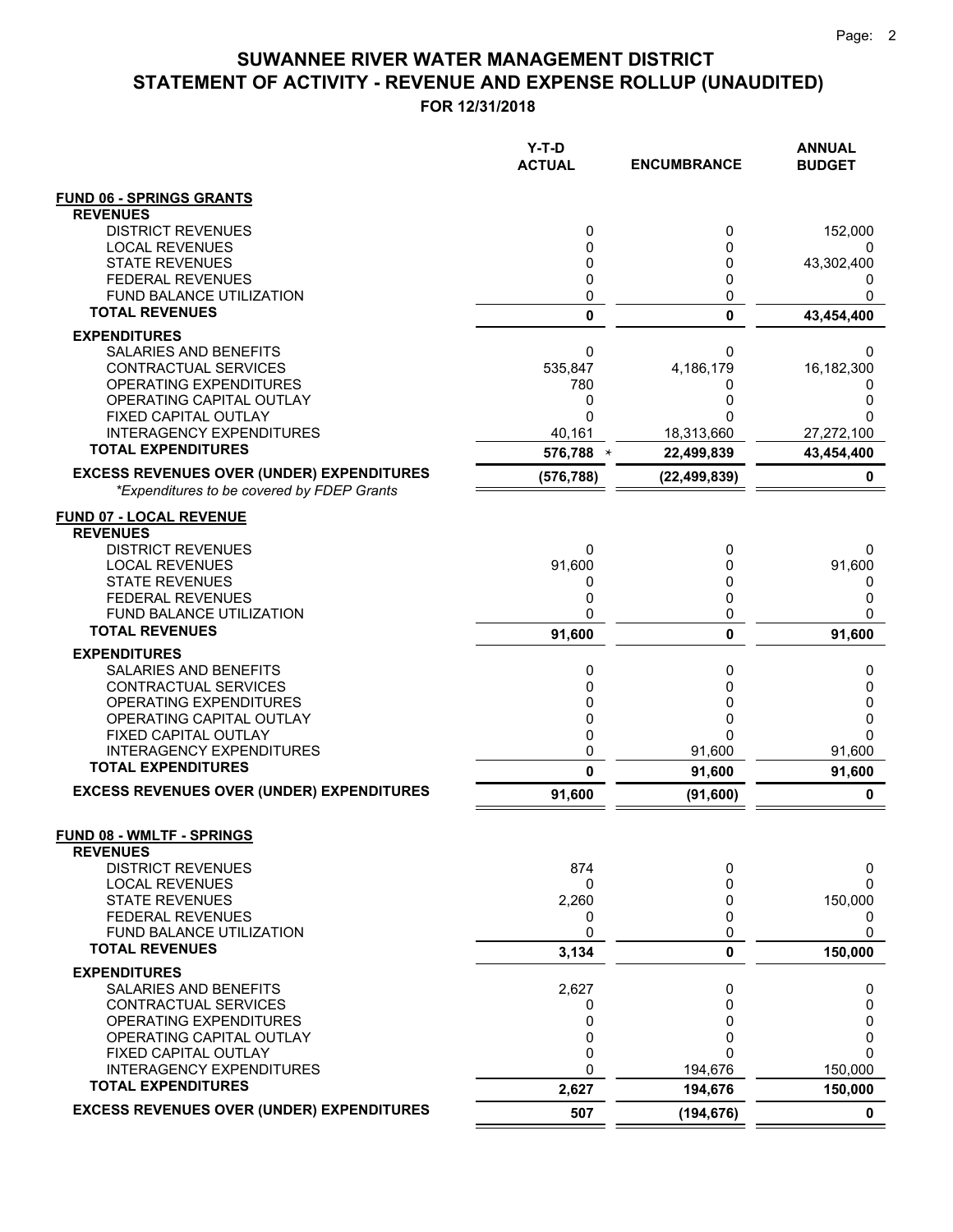|                                                                     | Y-T-D<br><b>ACTUAL</b> | <b>ENCUMBRANCE</b> | <b>ANNUAL</b><br><b>BUDGET</b> |
|---------------------------------------------------------------------|------------------------|--------------------|--------------------------------|
| <b>FUND 09 - MONITOR WELL</b>                                       |                        |                    |                                |
| <b>REVENUES</b>                                                     |                        |                    |                                |
| <b>DISTRICT REVENUES</b>                                            | 0                      | 0                  | 0                              |
| <b>LOCAL REVENUES</b>                                               | 0                      | 0                  | 0                              |
| <b>STATE REVENUES</b>                                               | 0                      | 0                  | 0                              |
| <b>FEDERAL REVENUES</b><br><b>FUND BALANCE UTILIZATION</b>          | 0<br>0                 | 0<br>0             | $\Omega$                       |
| <b>TOTAL REVENUES</b>                                               | $\mathbf 0$            |                    | 115,000                        |
|                                                                     |                        | 0                  | 115,000                        |
| <b>EXPENDITURES</b>                                                 |                        | 0                  |                                |
| SALARIES AND BENEFITS<br><b>CONTRACTUAL SERVICES</b>                | 0<br>0                 | 0                  | 0<br>100,000                   |
| OPERATING EXPENDITURES                                              | 0                      | 0                  | 15,000                         |
| OPERATING CAPITAL OUTLAY                                            | 0                      | 0                  | 0                              |
| FIXED CAPITAL OUTLAY                                                | 0                      | 0                  | 0                              |
| <b>INTERAGENCY EXPENDITURES</b>                                     | 0                      | 0                  | 0                              |
| <b>TOTAL EXPENDITURES</b>                                           | 0                      | 0                  | 115,000                        |
| <b>EXCESS REVENUES OVER (UNDER) EXPENDITURES</b>                    | 0                      | 0                  | 0                              |
| <b>FUND 10 - LAND CONSERVATION - FLORIDA FOREVER &amp;</b><br>P2000 |                        |                    |                                |
| <b>REVENUES</b>                                                     |                        |                    |                                |
| <b>DISTRICT REVENUES</b>                                            | 697                    | 0                  | 0                              |
| <b>LOCAL REVENUES</b>                                               | 0                      | 0                  | 0                              |
| <b>STATE REVENUES</b>                                               | 0<br>0                 | 0<br>0             | 0<br>$\Omega$                  |
| <b>FEDERAL REVENUES</b><br><b>FUND BALANCE UTILIZATION</b>          | 0                      | 0                  | 300,000                        |
| <b>TOTAL REVENUES</b>                                               | 697                    | 0                  | 300,000                        |
|                                                                     |                        |                    |                                |
| <b>EXPENDITURES</b><br>SALARIES AND BENEFITS                        | 0                      | 0                  | 0                              |
| CONTRACTUAL SERVICES                                                | 975                    | 0                  | 45,000                         |
| OPERATING EXPENDITURES                                              | 0                      | 0                  | 2,500                          |
| OPERATING CAPITAL OUTLAY                                            | 0                      | 0                  | 0                              |
| FIXED CAPITAL OUTLAY                                                | 0                      | 0                  | 252,500                        |
| <b>INTERAGENCY EXPENDITURES</b>                                     | 0                      | 0                  | 0                              |
| <b>TOTAL EXPENDITURES</b>                                           | 975                    | 0                  | 300,000                        |
| <b>EXCESS REVENUES OVER (UNDER) EXPENDITURES</b>                    | (278)                  | 0                  | 0                              |
| <b>FUND 12 - DOT ETDM</b><br><b>REVENUES</b>                        |                        |                    |                                |
| <b>DISTRICT REVENUES</b>                                            | 181                    | 0                  | 0                              |
| <b>LOCAL REVENUES</b>                                               | 0                      | 0                  | 0                              |
| <b>STATE REVENUES</b>                                               | 0                      | 0                  | 0                              |
| <b>FEDERAL REVENUES</b>                                             | 0                      | 0                  | 0                              |
| <b>FUND BALANCE UTILIZATION</b>                                     | 0                      | 0                  | 5,335                          |
| <b>TOTAL REVENUES</b>                                               | 181                    | 0                  | 5,335                          |
| <b>EXPENDITURES</b>                                                 |                        |                    |                                |
| SALARIES AND BENEFITS                                               | 0                      | 0                  | 5,335                          |
| <b>CONTRACTUAL SERVICES</b>                                         | 0                      | 0                  | 0                              |
| OPERATING EXPENDITURES                                              | 0                      | 0                  | 0                              |
| OPERATING CAPITAL OUTLAY<br>FIXED CAPITAL OUTLAY                    | 0<br>0                 | 0<br>0             | 0<br>0                         |
| <b>INTERAGENCY EXPENDITURES</b>                                     | 0                      | 0                  | $\Omega$                       |
| <b>TOTAL EXPENDITURES</b>                                           | $\mathbf{0}$           | 0                  | 5,335                          |
| <b>EXCESS REVENUES OVER (UNDER) EXPENDITURES</b>                    | 181                    | 0                  | $\mathbf 0$                    |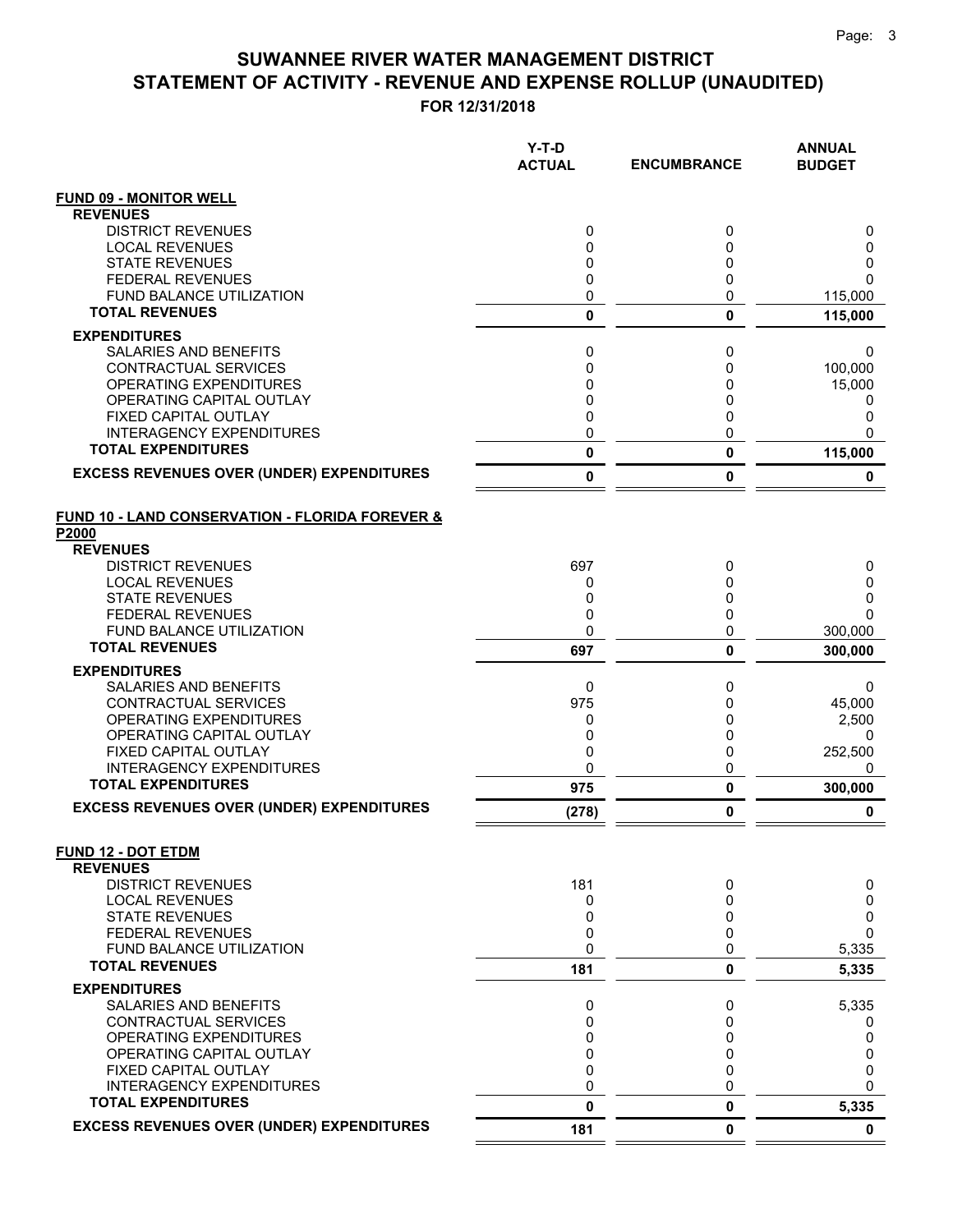|                                                              | Y-T-D<br><b>ACTUAL</b> | <b>ENCUMBRANCE</b> | <b>ANNUAL</b><br><b>BUDGET</b> |
|--------------------------------------------------------------|------------------------|--------------------|--------------------------------|
| <b>FUND 13 - LAND MANAGEMENT &amp; OPERATIONS</b>            |                        |                    |                                |
| <b>REVENUES</b>                                              |                        |                    |                                |
| <b>DISTRICT REVENUES</b>                                     | 425,215                | 0                  | 1,816,219                      |
| <b>LOCAL REVENUES</b><br><b>STATE REVENUES</b>               | 0                      | 0                  | 0                              |
| <b>FEDERAL REVENUES</b>                                      | 1,953,665<br>0         | 0<br>0             | 2,326,119<br>40,000            |
| <b>FUND BALANCE UTILIZATION</b>                              | 0                      | 0                  | 1,197,382                      |
| <b>TOTAL REVENUES</b>                                        | 2,378,880              | $\bf{0}$           | 5,379,720                      |
| <b>EXPENDITURES</b>                                          |                        |                    |                                |
| SALARIES AND BENEFITS                                        | 179,037                | 0                  | 667,664                        |
| CONTRACTUAL SERVICES                                         | 233,065                | 1,448,152          | 2,542,291                      |
| <b>OPERATING EXPENDITURES</b>                                | 140,174                | 105,323            | 523,066                        |
| OPERATING CAPITAL OUTLAY                                     | 3,800                  | 123,920            | 195,464                        |
| FIXED CAPITAL OUTLAY                                         | 6,523                  | 8,000              | 797,500                        |
| <b>INTERAGENCY EXPENDITURES</b><br><b>TOTAL EXPENDITURES</b> | 0                      | 28,517             | 653,735                        |
| <b>EXCESS REVENUES OVER (UNDER) EXPENDITURES</b>             | 562,599                | 1,713,912          | 5,379,720                      |
|                                                              | 1,816,281              | (1,713,912)        | 0                              |
| <b>FUND 19 - FDOT MITIGATION</b><br><b>REVENUES</b>          |                        |                    |                                |
| <b>DISTRICT REVENUES</b>                                     | 2,196                  | 0                  | 0                              |
| <b>LOCAL REVENUES</b>                                        | 0                      | 0                  | 0                              |
| <b>STATE REVENUES</b>                                        | 0                      | 0                  | 161,000                        |
| <b>FEDERAL REVENUES</b>                                      | 0                      | 0                  | 0                              |
| FUND BALANCE UTILIZATION<br><b>TOTAL REVENUES</b>            | 0                      | 0                  | 100,000                        |
|                                                              | 2,196                  | 0                  | 261,000                        |
| <b>EXPENDITURES</b>                                          |                        |                    |                                |
| SALARIES AND BENEFITS<br>CONTRACTUAL SERVICES                | 0<br>0                 | 0<br>289,305       | 0<br>261,000                   |
| OPERATING EXPENDITURES                                       | 0                      | 11,025             | 0                              |
| OPERATING CAPITAL OUTLAY                                     | 0                      | 0                  | 0                              |
| FIXED CAPITAL OUTLAY                                         | 0                      | 0                  | 0                              |
| <b>INTERAGENCY EXPENDITURES</b>                              | 0                      | 0                  | 0                              |
| <b>TOTAL EXPENDITURES</b>                                    | 0                      | 300,330            | 261,000                        |
| <b>EXCESS REVENUES OVER (UNDER) EXPENDITURES</b>             | 2,196                  | (300, 330)         | 0                              |
| FUND 20 - MINIMUM FLOWS AND MINIMUM WATER LEVELS             |                        |                    |                                |
| (MFL)<br><b>REVENUES</b>                                     |                        |                    |                                |
| <b>DISTRICT REVENUES</b>                                     | 0                      | 0                  | 0                              |
| <b>LOCAL REVENUES</b>                                        | 0                      | 0                  | 0                              |
| <b>STATE REVENUES</b>                                        | 156,551                | 0                  | 1,891,604                      |
| <b>FEDERAL REVENUES</b>                                      | 0                      | 0                  | 0                              |
| FUND BALANCE UTILIZATION                                     | 0                      | 0                  | 0                              |
| <b>TOTAL REVENUES</b>                                        | 156,551                | $\mathbf 0$        | 1,891,604                      |
| <b>EXPENDITURES</b>                                          |                        |                    |                                |
| SALARIES AND BENEFITS                                        | 146,565                | 0                  | 637,604                        |
| CONTRACTUAL SERVICES                                         | 8,071                  | 392,864            | 1,059,000                      |
| OPERATING EXPENDITURES<br>OPERATING CAPITAL OUTLAY           | 1,915<br>0             | 0<br>0             | 20,000<br>0                    |
| FIXED CAPITAL OUTLAY                                         | 0                      | 0                  | 0                              |
| <b>INTERAGENCY EXPENDITURES</b>                              | 0                      | 10,000             | 175,000                        |
| <b>TOTAL EXPENDITURES</b>                                    | 156,551                | 402,864            | 1,891,604                      |
| <b>EXCESS REVENUES OVER (UNDER) EXPENDITURES</b>             | 0                      | (402, 864)         | 0                              |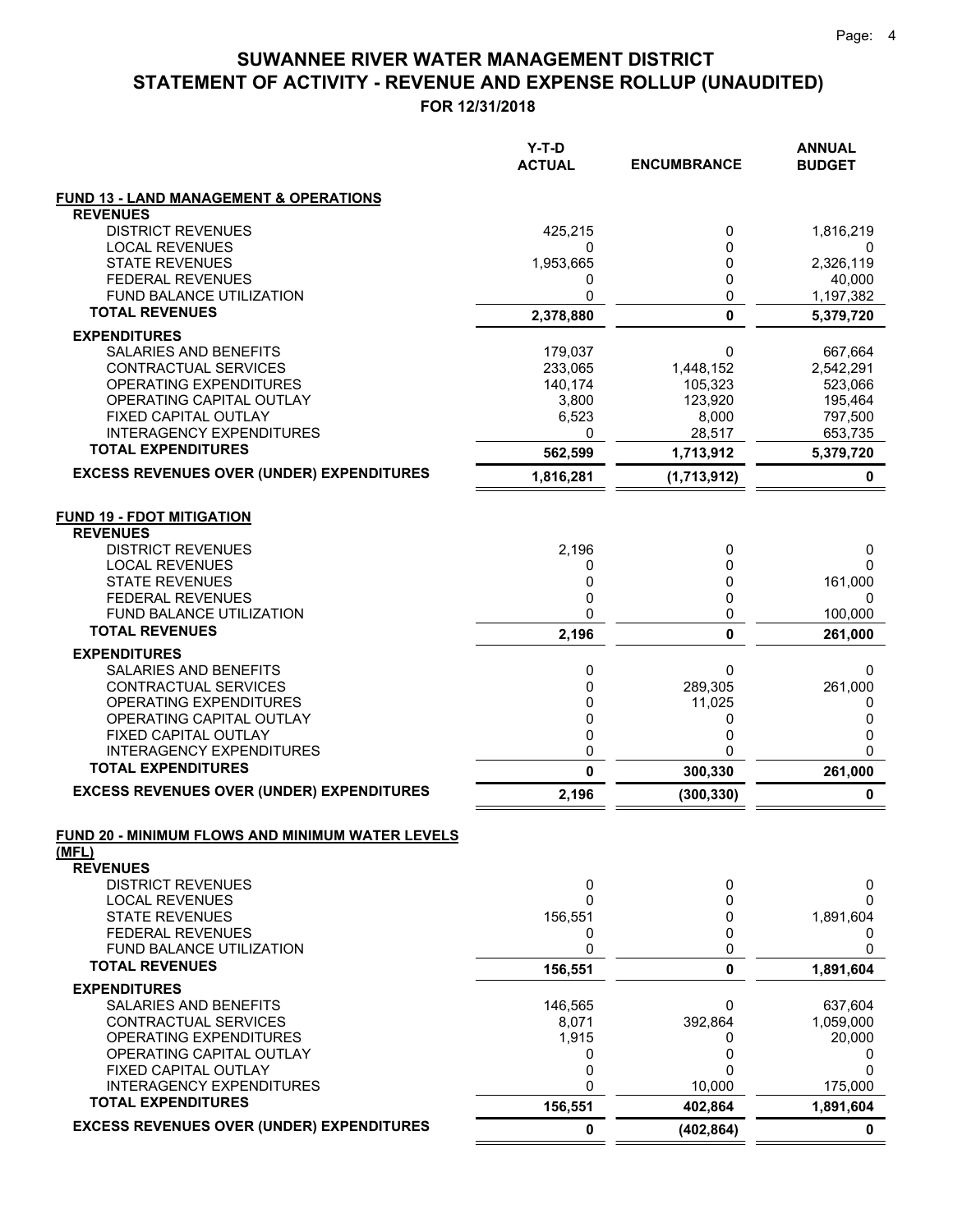|                                                              | Y-T-D<br><b>ACTUAL</b> | <b>ENCUMBRANCE</b> | <b>ANNUAL</b><br><b>BUDGET</b> |
|--------------------------------------------------------------|------------------------|--------------------|--------------------------------|
| <b>FUND 29 - SUWANNEE RIVER PARTNERSHIP (SRP)</b>            |                        |                    |                                |
| <b>REVENUES</b><br><b>DISTRICT REVENUES</b>                  |                        |                    |                                |
| <b>LOCAL REVENUES</b>                                        | 4,678                  | 0<br>0             | 0<br>0                         |
| <b>STATE REVENUES</b>                                        | 0<br>0                 | 0                  | 34,000                         |
| <b>FEDERAL REVENUES</b>                                      | 0                      | 0                  | 0                              |
| FUND BALANCE UTILIZATION                                     | 0                      | 0                  | 119,000                        |
| <b>TOTAL REVENUES</b>                                        | 4,678                  | $\mathbf 0$        | 153,000                        |
| <b>EXPENDITURES</b>                                          |                        |                    |                                |
| <b>SALARIES AND BENEFITS</b>                                 | 0                      | 0                  | 0                              |
| CONTRACTUAL SERVICES                                         | 0                      | 0                  | 0                              |
| <b>OPERATING EXPENDITURES</b>                                | 0                      | 0                  | 6,000                          |
| OPERATING CAPITAL OUTLAY                                     | 0                      | 0                  | 0                              |
| FIXED CAPITAL OUTLAY                                         | 0                      | 0                  | $\Omega$                       |
| <b>INTERAGENCY EXPENDITURES</b>                              | 0                      | 0                  | 147,000                        |
| <b>TOTAL EXPENDITURES</b>                                    | 0                      | 0                  | 153,000                        |
| <b>EXCESS REVENUES OVER (UNDER) EXPENDITURES</b>             | 4,678                  | 0                  | 0                              |
| <b>FUND 33 - PCS MITIGATION - LAND ACQUISITION</b>           |                        |                    |                                |
| <b>REVENUES</b>                                              |                        |                    |                                |
| <b>DISTRICT REVENUES</b>                                     | 33,011                 | 0                  | 0                              |
| <b>LOCAL REVENUES</b>                                        | 0                      | 0                  | 0                              |
| <b>STATE REVENUES</b>                                        | 0                      | 0                  | 0                              |
| <b>FEDERAL REVENUES</b>                                      | 0                      | 0                  | 0                              |
| <b>FUND BALANCE UTILIZATION</b>                              | 0                      | 0                  | 0                              |
| <b>TOTAL REVENUES</b>                                        | 33,011                 | 0                  | 0                              |
| <b>EXPENDITURES</b>                                          |                        |                    |                                |
| <b>SALARIES AND BENEFITS</b>                                 | 0                      | 0                  | 0                              |
| CONTRACTUAL SERVICES                                         | $\mathbf{0}$           | 0                  | 0                              |
| OPERATING EXPENDITURES                                       | 0                      | 0                  | 0                              |
| OPERATING CAPITAL OUTLAY                                     | 0                      | 0                  | 0                              |
| FIXED CAPITAL OUTLAY                                         | 0                      | 0                  | 0                              |
| <b>INTERAGENCY EXPENDITURES</b><br><b>TOTAL EXPENDITURES</b> | 0<br>$\mathbf{0}$      | 0                  | 0<br>0                         |
| <b>EXCESS REVENUES OVER (UNDER) EXPENDITURES</b>             | 33,011                 | 0<br>0             | 0                              |
|                                                              |                        |                    |                                |
| <b>FUND 51 - DISTRICT AG COST-SHARE</b><br><b>REVENUES</b>   |                        |                    |                                |
| <b>DISTRICT REVENUES</b>                                     | 0                      | 0                  | 0                              |
| <b>LOCAL REVENUES</b>                                        | 0                      | 0                  | 0                              |
| <b>STATE REVENUES</b>                                        | 0                      | 0                  | 0                              |
| <b>FEDERAL REVENUES</b>                                      | 0                      | 0                  | 0                              |
| FUND BALANCE UTILIZATION                                     | 155,759                | 0                  | 2,180,579                      |
| <b>TOTAL REVENUES</b>                                        | 155,759                | 0                  | 2,180,579                      |
| <b>EXPENDITURES</b>                                          |                        |                    |                                |
| SALARIES AND BENEFITS                                        | 0                      | 0                  | 0                              |
| CONTRACTUAL SERVICES                                         | 155,759                | 326,449            | 2,160,579                      |
| OPERATING EXPENDITURES                                       | 0                      | 0                  | 0                              |
| OPERATING CAPITAL OUTLAY                                     | 0                      | 0                  | 0                              |
| FIXED CAPITAL OUTLAY                                         | 0                      | 0                  | $\Omega$                       |
| <b>INTERAGENCY EXPENDITURES</b><br><b>TOTAL EXPENDITURES</b> | $\mathbf{0}$           | U                  | 20,000                         |
|                                                              | 155,759                | 326,449            | 2,180,579                      |
| <b>EXCESS REVENUES OVER (UNDER) EXPENDITURES</b>             | $\mathbf 0$            | (326, 449)         | $\mathbf 0$                    |